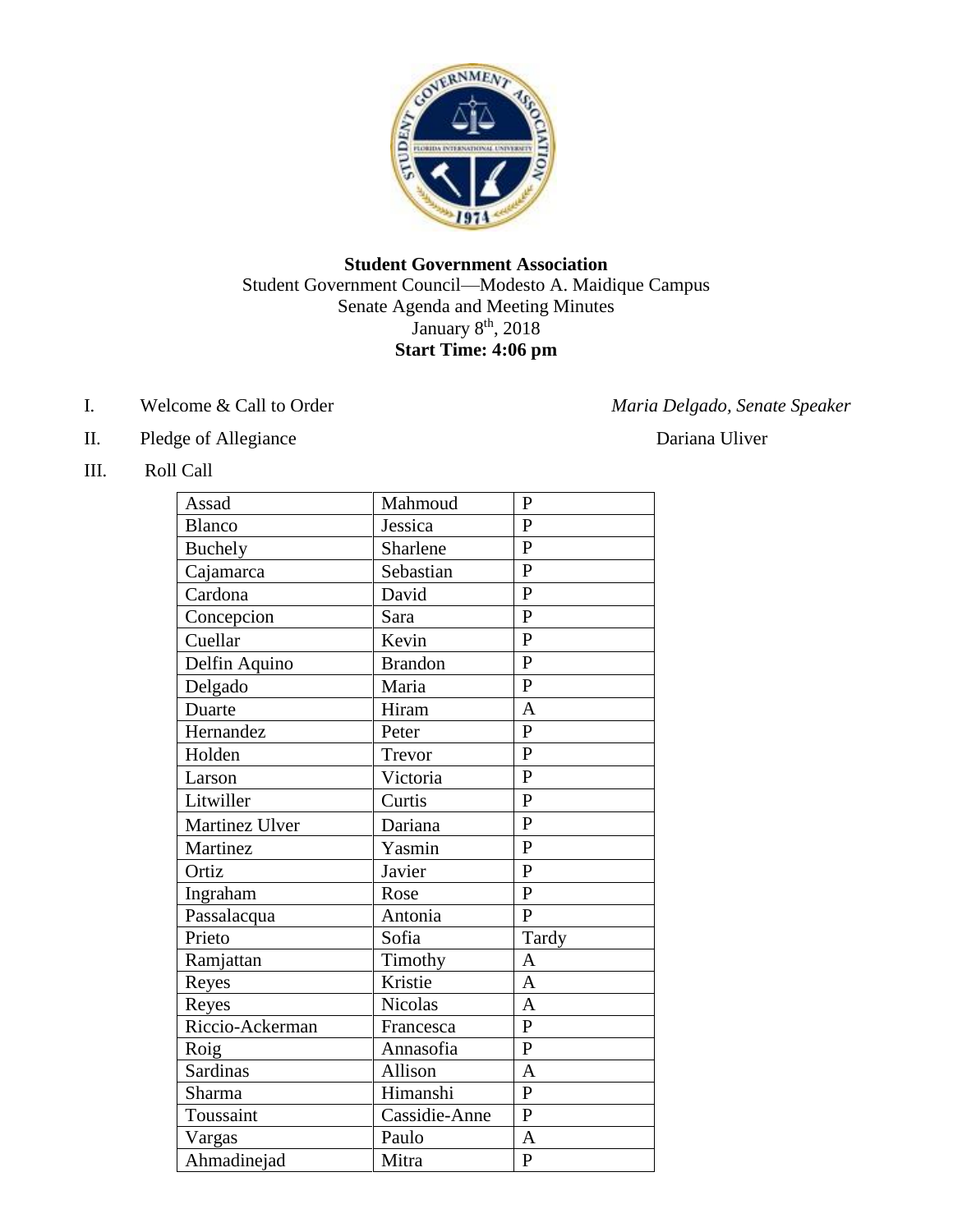| Watson  | Aujanae |  |
|---------|---------|--|
| ا ن ارب |         |  |

- IV. Approval of the minutes
	- 1. Senator Passalacqua moves to approve last week's minutes. Senator Buchely seconds. Motion passes.
- V. Old Business
- VI. New Business
	- A. Confirmation of the Comptroller Daniel Beauperthuy
		- 1. Senator Toussaint moves to end 5-minute discussion period. Senator Ackerman seconds. Motion passes.
		- 2. Senator Passalacqua moves to go into voting procedure. Senator Buchely seconds.

Motion passes.

| <b>Blanco</b>   | Jessica        | Yea |
|-----------------|----------------|-----|
| <b>Buchely</b>  | Sharlene       | Yea |
| Cajamarca       | Sebastian      | Yea |
| Cardona         | David          | Yea |
| Concepcion      | Sara           | Yea |
| Cuellar         | Kevin          | Yea |
| Delfin Aquino   | <b>Brandon</b> | Yea |
| Delgado         | Maria          | Yea |
| Duarte          | Hiram          |     |
| Hernandez       | Peter          | Yea |
| Holden          | Trevor         | Yea |
| Larson          | Victoria       | Yea |
| Litwiller       | Curtis         | Yea |
| Martinez Ulver  | Dariana        | Yea |
| Ortiz           | Javier         | Yea |
| Ingraham        | Rose           | Yea |
| Passalacqua     | Antonia        | Yea |
| Prieto          | Sofia          |     |
| Ramjattan       | Timothy        |     |
| Reyes           | Kristie        |     |
| Reyes           | <b>Nicolas</b> |     |
| Riccio-Ackerman | Francesca      | Yea |
| Roig            | Annasofia      | Yea |
| <b>Sardinas</b> | Allison        |     |
| Sharma          | Himanshi       | Yea |
| Toussaint       | Cassidie-Anne  | Yea |
| Vargas          | Paulo          |     |
| Ahmadinejad     | Mitra          | Yea |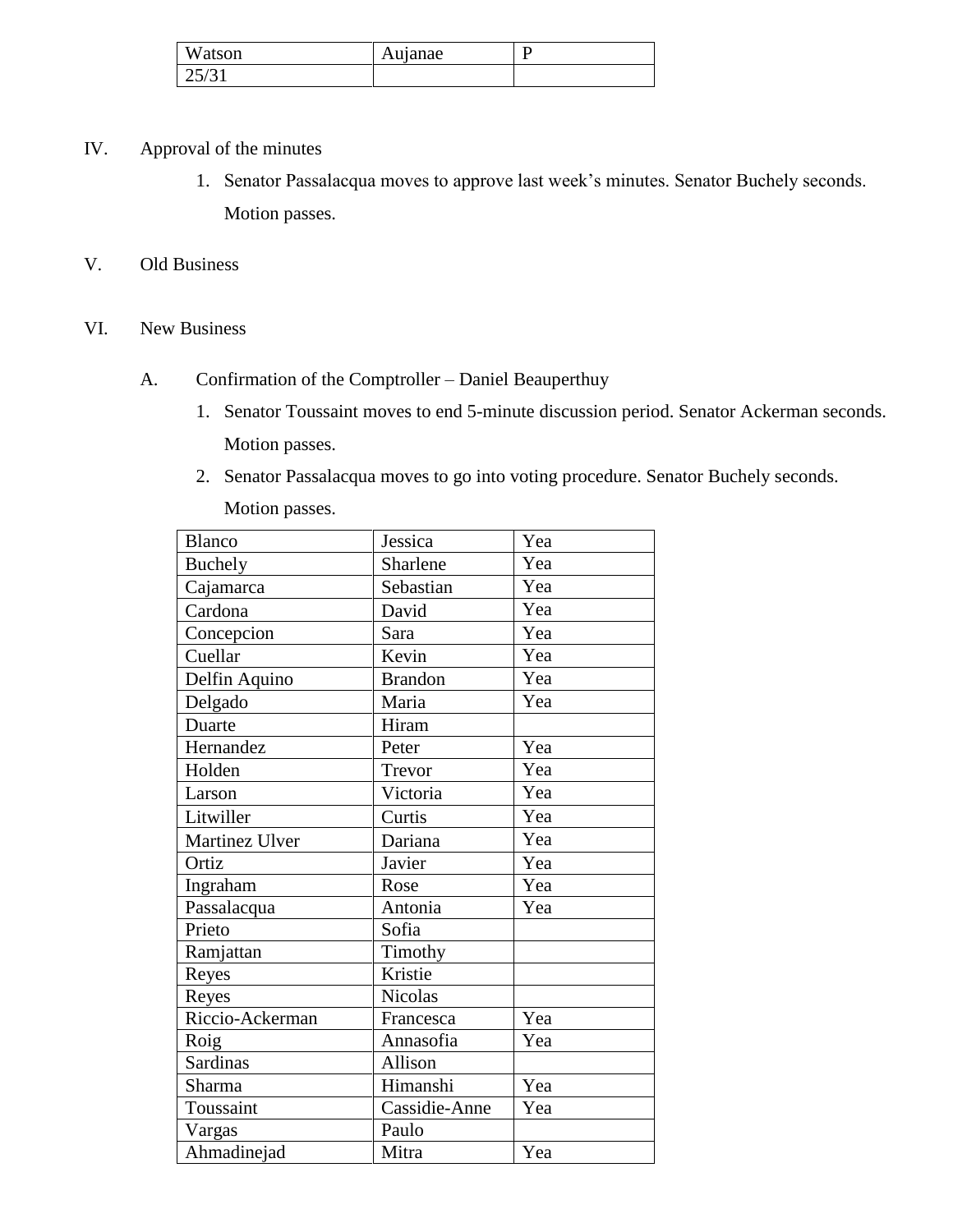| Watson       | Aujanae | r ea |
|--------------|---------|------|
| $22 - 0 - 0$ |         |      |

- 3. Confirmed: 22-0-0
- B. Elections of College of Art, Science, and Education Senator (2)
	- 1. Senator Buchely moves to table the election of College of Art, Science, and Education Senator. Senator Uliver seconds. Motion passes.
- C. Elections of Business Senator (1)
	- 1. Yasmin Martinez
	- 2. Nicole Soler
		- i. Senator Passalacqua moves to go into discussion period. Senator Buchely seconds. Motion passes.
		- ii. Senator Passalacqua moves to extend discussion period for 2 minutes. Senator Buchely seconds. Motion passes.
		- iii. Senator Buchely moves to end discussion period. Senator Passalacqua seconds. Motion passes.

| Blanco          | Jessica        | Martinez |
|-----------------|----------------|----------|
| <b>Buchely</b>  | Sharlene       | Martinez |
| Cajamarca       | Sebastian      | Martinez |
| Cardona         | David          | Martinez |
| Concepcion      | Sara           | Soler    |
| Cuellar         | Kevin          | Martinez |
| Delfin Aquino   | <b>Brandon</b> | Abstain  |
| Delgado         | Maria          | Martinez |
| Duarte          | Hiram          |          |
| Hernandez       | Peter          | Martinez |
| Holden          | Trevor         | Martinez |
| Larson          | Victoria       | Martinez |
| Litwiller       | Curtis         | Abstain  |
| Martinez Ulver  | Dariana        | Martinez |
| Ortiz           | Javier         | Martinez |
| Ingraham        | Rose           | Soler    |
| Passalacqua     | Antonia        | Martinez |
| Prieto          | Sofia          |          |
| Ramjattan       | Timothy        |          |
| Reyes           | Kristie        |          |
| Reyes           | <b>Nicolas</b> |          |
| Riccio-Ackerman | Francesca      | Soler    |
| Roig            | Annasofia      | Soler    |
| Sardinas        | Allison        |          |
| Sharma          | Himanshi       | Soler    |
| Toussaint       | Cassidie-Anne  | Abstain  |
| Vargas          | Paulo          |          |
| Ahmadinejad     | Mitra          | Abstain  |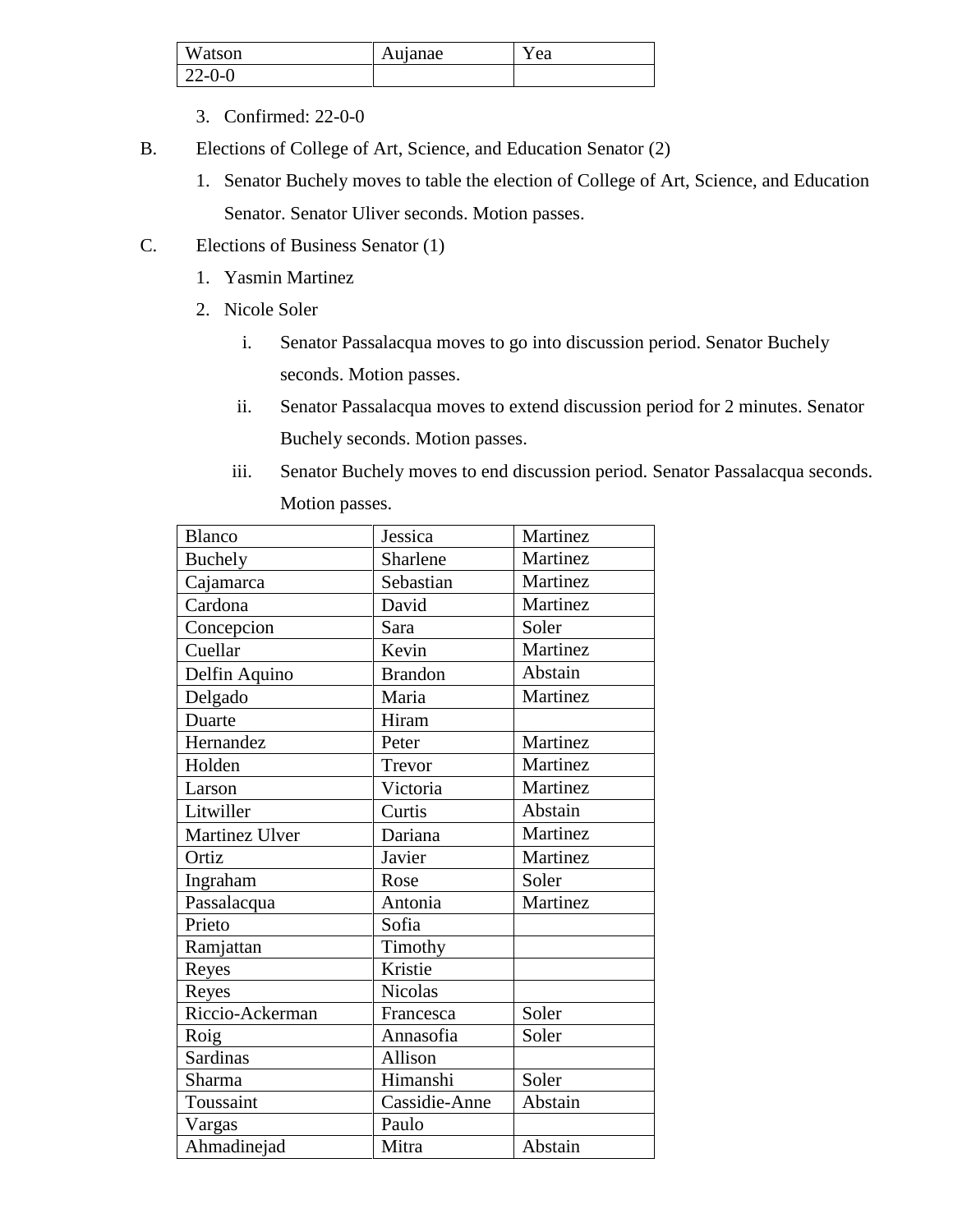| atson | anae | Martinez |
|-------|------|----------|
|-------|------|----------|

- 3. Confirmed: Yasmin Martinez
- D. Elections of Engineering and Computing Senator (1) Mahmoud Assad

| <b>Blanco</b>   | Jessica        | Yea     |
|-----------------|----------------|---------|
| <b>Buchely</b>  | Sharlene       | Yea     |
| Cajamarca       | Sebastian      | Yea     |
| Cardona         | David          | Yea     |
| Concepcion      | Sara           | Yea     |
| Cuellar         | Kevin          | Yea     |
| Delfin Aquino   | <b>Brandon</b> | Yea     |
| Delgado         | Maria          | Yea     |
| Duarte          | Hiram          |         |
| Hernandez       | Peter          | Yea     |
| Holden          | Trevor         | Yea     |
| Larson          | Victoria       | Yea     |
| Litwiller       | Curtis         | Yea     |
| Martinez Ulver  | Dariana        | Yea     |
| Martinez        | Yasmin         | Yea     |
| Ortiz           | Javier         | Yea     |
| Ingraham        | Rose           | Yea     |
| Passalacqua     | Antonia        | Yea     |
| Prieto          | Sofia          |         |
| Ramjattan       | Timothy        |         |
| Reyes           | Kristie        |         |
| Reyes           | Nicolas        |         |
| Riccio-Ackerman | Francesca      | Abstain |
| Roig            | Annasofia      | Yea     |
| <b>Sardinas</b> | Allison        |         |
| Sharma          | Himanshi       | Abstain |
| Toussaint       | Cassidie-Anne  | Yea     |
| Vargas          | Paulo          |         |
| Ahmadinejad     | Mitra          | Yea     |
| Watson          | Aujanae        | Yea     |
| $21 - 0 - 2$    |                |         |

- 1. Confirmed: 21-0-2
- E. Elections of Graduate Senator (1) Brian Aguilar
	- 1. Senator Toussaint moves to go into discussion period. Senator Litwiller seconds. Motion passes.
	- 2. Senator Toussaint moves to go into voting procedure. Senator Buchely seconds Motion passes.

| Assad         | Mahmoud   | Nav     |
|---------------|-----------|---------|
| <b>Blanco</b> | Jessica   | Yea     |
| Buchely       | Sharlene  | Abstain |
| Cajamarca     | Sebastian | Yea     |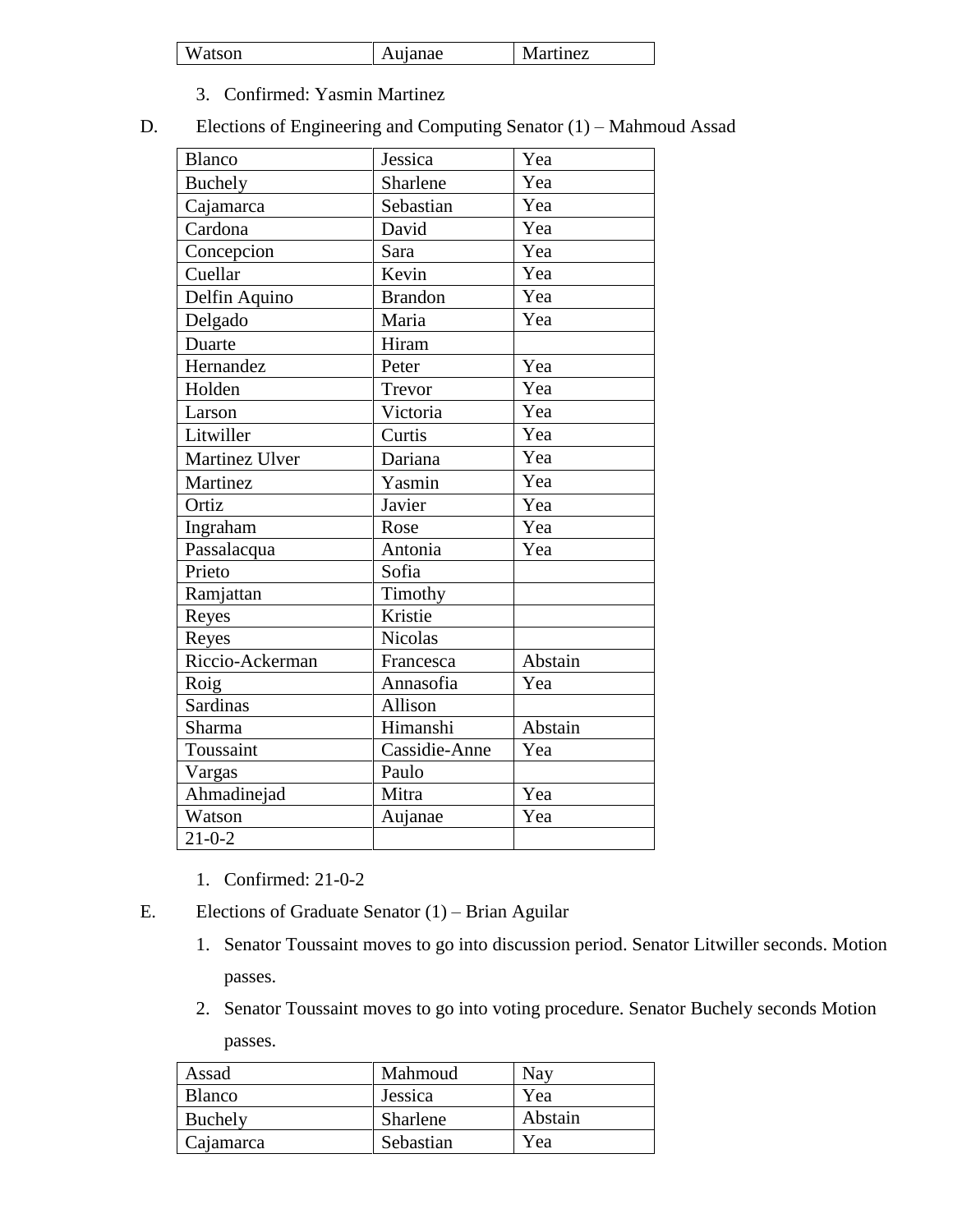| Cardona         | David          | Yea        |
|-----------------|----------------|------------|
| Concepcion      | Sara           | Yea        |
| Cuellar         | Kevin          | Yea        |
| Delfin Aquino   | <b>Brandon</b> | Yea        |
| Delgado         | Maria          | Yea        |
| Duarte          | Hiram          |            |
| Hernandez       | Peter          | Yea        |
| Holden          | Trevor         | Yea        |
| Larson          | Victoria       | Yea        |
| Litwiller       | Curtis         | Yea        |
| Martinez Ulver  | Dariana        | Yea        |
| Martinez        | Yasmin         | Yea        |
| Ortiz           | Javier         | <b>Nay</b> |
| Ingraham        | Rose           | Abstain    |
| Passalacqua     | Antonia        | Yea        |
| Prieto          | Sofia          |            |
| Ramjattan       | Timothy        |            |
| Reyes           | Kristie        |            |
| Reyes           | <b>Nicolas</b> |            |
| Riccio-Ackerman | Francesca      | Nay        |
| Roig            | Annasofia      | Yea        |
| <b>Sardinas</b> | Allison        |            |
| Sharma          | Himanshi       | Yea        |
| Toussaint       | Cassidie-Anne  | Yea        |
| Vargas          | Paulo          |            |
| Ahmadinejad     | Mitra          | Nay        |
| Watson          | Aujanae        | Yea        |
| $17 - 4 - 2$    |                |            |

- 3. Confirmed 17-4-2
- F. Elections of Lower Division Senator (1)
	- 1. Rozhin Daneshgar
	- 2. Maria Clara Ribeiro Siqueira
		- i. Senator Toussaint moves to go into a 5-minute discussion period. Senator Uliver seconds. Motion passes.
		- ii. Senator Buchely moves to end discussion and move into voting procedure.

Senator Toussaint seconds. Motion passes.

| Assad          | Mahmoud        | Maria |
|----------------|----------------|-------|
| <b>Blanco</b>  | Jessica        | Maria |
| <b>Buchely</b> | Sharlene       | Maria |
| Cajamarca      | Sebastian      | Maria |
| Cardona        | David          | Maria |
| Concepcion     | Sara           | Maria |
| Cuellar        | Kevin          |       |
| Delfin Aquino  | <b>Brandon</b> | Maria |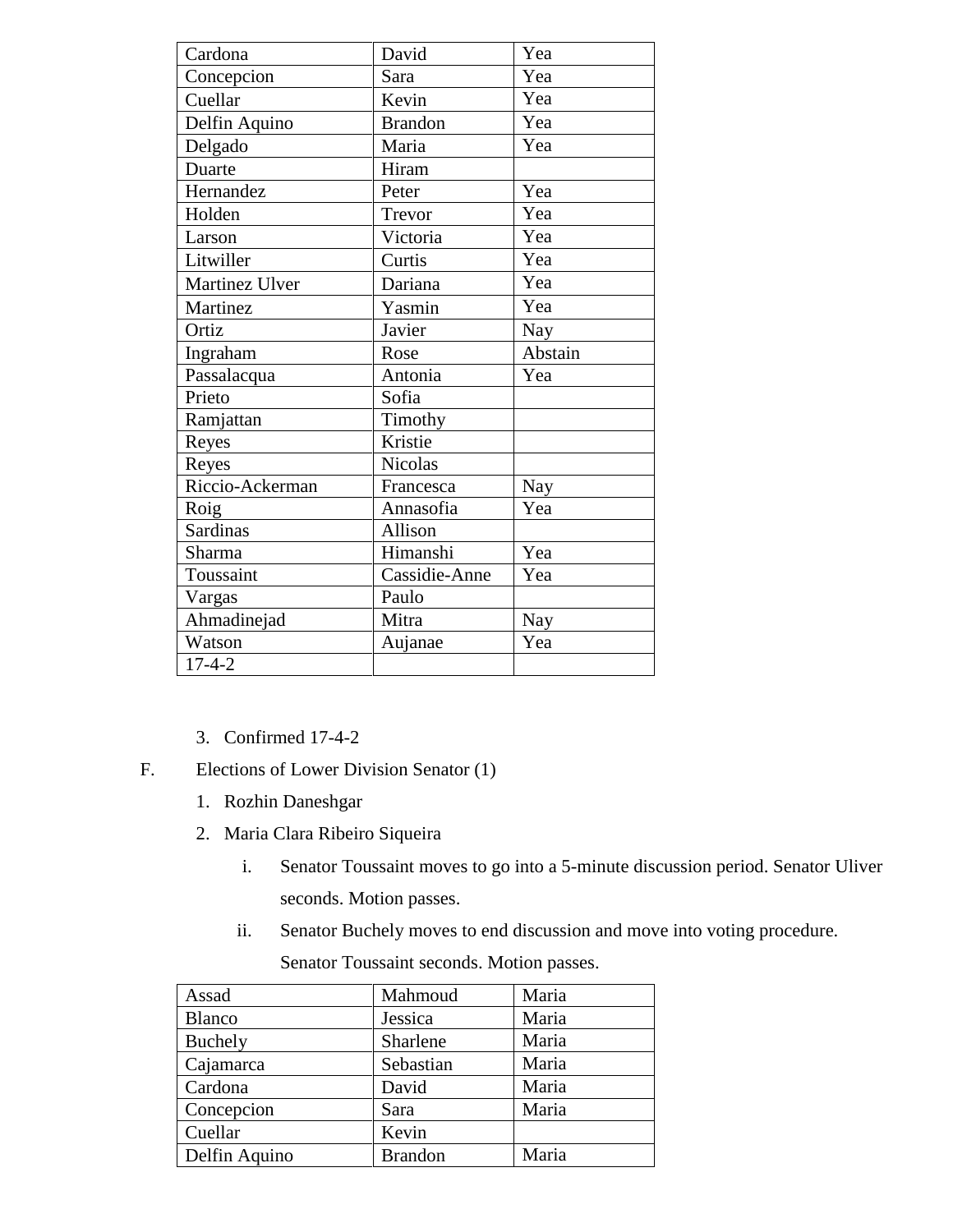| Delgado         | Maria          | Maria   |
|-----------------|----------------|---------|
| Duarte          | Hiram          |         |
| Hernandez       | Peter          | Maria   |
| Holden          | Trevor         | Rozhin  |
| Larson          | Victoria       | Maria   |
| Litwiller       | Curtis         | Maria   |
| Martinez Ulver  | Dariana        | Maria   |
| Martinez        | Yasmin         | Maria   |
| Ortiz           | Javier         | Maria   |
| Ingraham        | Rose           | Abstain |
| Passalacqua     | Antonia        | Maria   |
| Prieto          | Sofia          | Maria   |
| Ramjattan       | Timothy        |         |
| Reyes           | Kristie        |         |
| Reyes           | <b>Nicolas</b> |         |
| Riccio-Ackerman | Francesca      | Maria   |
| Roig            | Annasofia      | Maria   |
| <b>Sardinas</b> | Allison        |         |
| Sharma          | Himanshi       | Maria   |
| Toussaint       | Cassidie-Anne  | Abstain |
| Vargas          | Paulo          |         |
| Ahmadinejad     | Mitra          | Rozhin  |
| Watson          | Aujanae        | Maria   |
| 22/29           |                |         |

- 3. Confirmed: Maria Clara Ribeiro Siqueira
- G. Elections of Public Health and Social Work Senator (1)
	- 1. Senator Litwiller moves to table elections of Public Health and Social Work Senator. Senator Uliver seconds. Motion passes.
- H. Elections of SIPA Senator (2)
	- 1. Senator Litwiller moves to table elections of SIPA Senator. Senator Uliver seconds. Motion passes.
- I. Deputy Elections Commissioner (1)
	- 1. Senator Litwiller moves to table Deputy Elections Commissioner. Senator Uliver seconds. Motion passes.
- J. Elections Board Member (5)
	- 1. Senator Litwiller moves to table elections Board Member. Senator Uliver seconds. Motion passes.
- VII. Reports
	- A. Speaker of the Senate
		- 1. Make a meeting with your dean